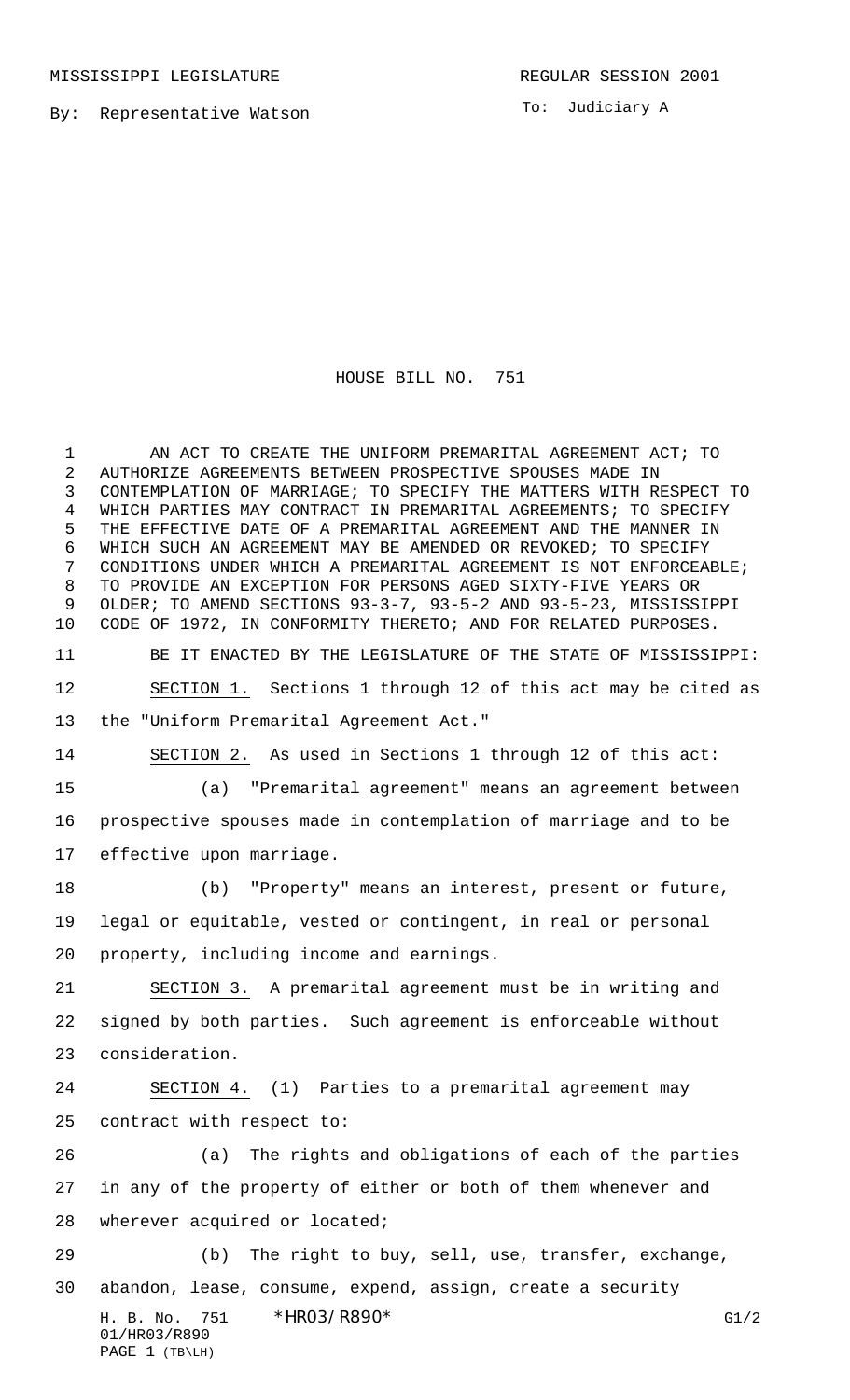interest in, mortgage, encumber, dispose of, or otherwise manage and control property;

 (c) The disposition of property upon separation, marital dissolution, death, or the occurrence or nonoccurrence of any other event;

 (d) The modification or elimination of spousal support; (e) The making of a will, trust, or other arrangement to carry out the provisions of the agreement;

 (f) The ownership rights in and disposition of the death benefit from a life insurance policy;

 (g) The choice of law governing the construction of the 42 agreement; and

 (h) Any other matter, including their personal rights and obligations, not in violation of public policy or a statute imposing a criminal penalty.

 (2) The right of a child to support may not be adversely affected by a premarital agreement.

 SECTION 5. A premarital agreement becomes effective upon marriage.

 SECTION 6. After marriage, a premarital agreement may be amended or revoked only by a written agreement signed by the parties. The amended agreement or the revocation is enforceable without consideration.

 SECTION 7. (1) A premarital agreement is not enforceable if the party against whom enforcement is sought proves that:

 (a) That party did not execute the agreement voluntarily; or

 (b) The agreement was unconscionable when it was executed and, before execution of the agreement, that party: (i) Was not provided a fair and reasonable disclosure of the property or financial obligations of the other party;

H. B. No. 751 \*HR03/R890\* 01/HR03/R890 PAGE 2 (TB\LH)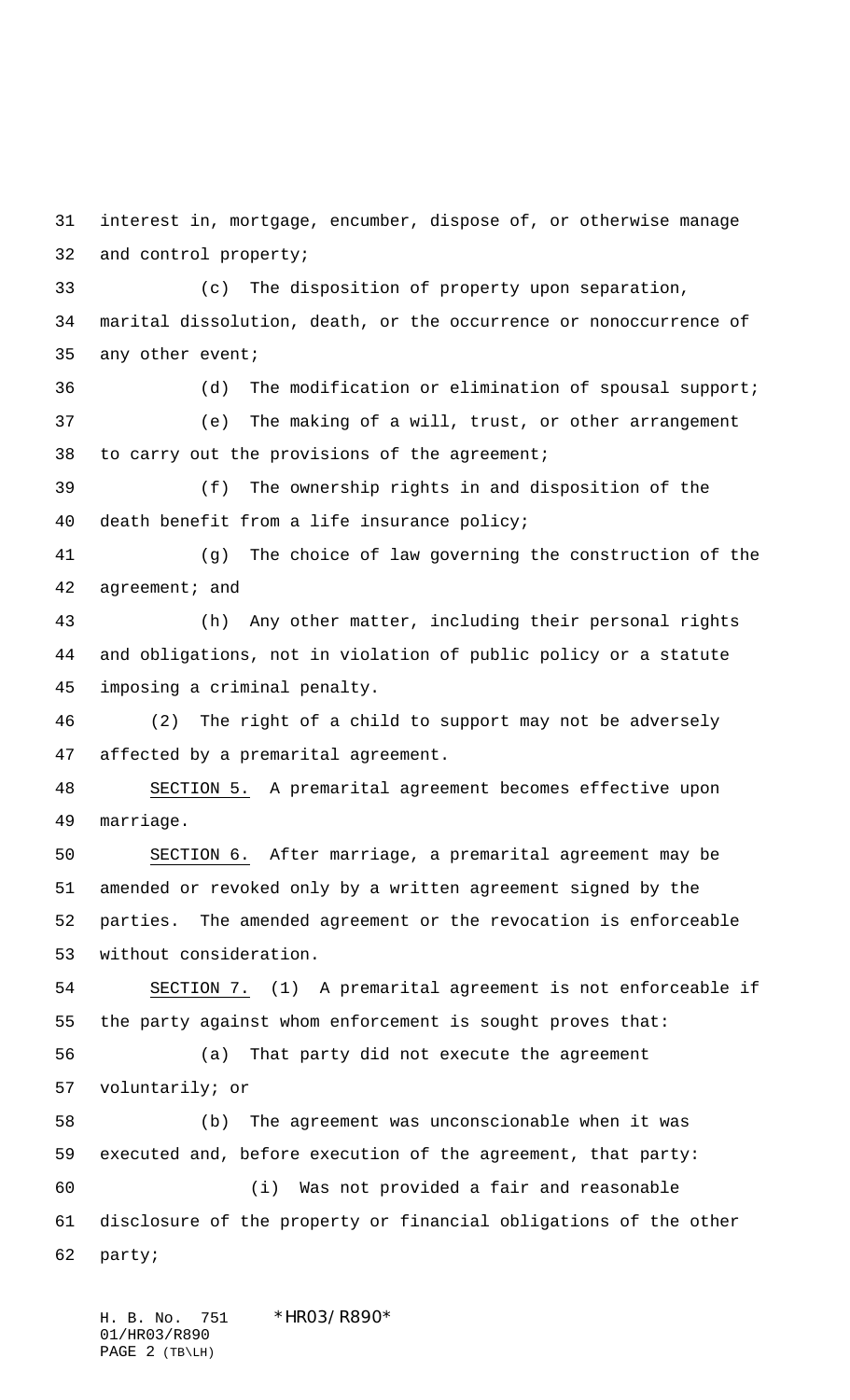(ii) Did not voluntarily and expressly waive, in writing, any right to disclosure of the property or financial obligations of the other party beyond the disclosure provided; and (iii) Did not have, or reasonably could not have

 had, an adequate knowledge of the property or financial obligations of the other party.

 (2) If a provision of the premarital agreement modifies or eliminates spousal support and that modification or elimination causes one (1) party to the agreement to be eligible for support under a program of public assistance at the time of separation or marital dissolution, a court, notwithstanding the terms of the agreement, may require the other party to provide support to the extent necessary to avoid that eligibility.

 (3) An issue of unconscionability of a premarital agreement shall be decided by the court as a matter of law.

 SECTION 8. If a marriage is determined to be void, an agreement that otherwise would have been a premarital agreement is enforceable only to the extent necessary to avoid an inequitable result.

 SECTION 9. Any statute of limitations applicable to an action asserting a claim for relief under a premarital agreement is tolled during the marriage of the parties to the agreement. However, equitable defenses limiting the time for enforcement, including laches and estoppel, shall be available to either party.

 SECTION 10. All written agreements entered into before the effective date of this act between prospective spouses for the purpose of affecting any of the subjects specified in Section 4 of this act shall be valid and enforceable if otherwise valid as contracts.

 SECTION 11. Sections 1 through 12 of this act shall be applied and construed to effectuate its general purposes to make uniform the law with respect to the subject of Sections 1 through 12 of this act among states enacting it.

H. B. No. 751 \*HR03/R890\* 01/HR03/R890 PAGE 3 (TB\LH)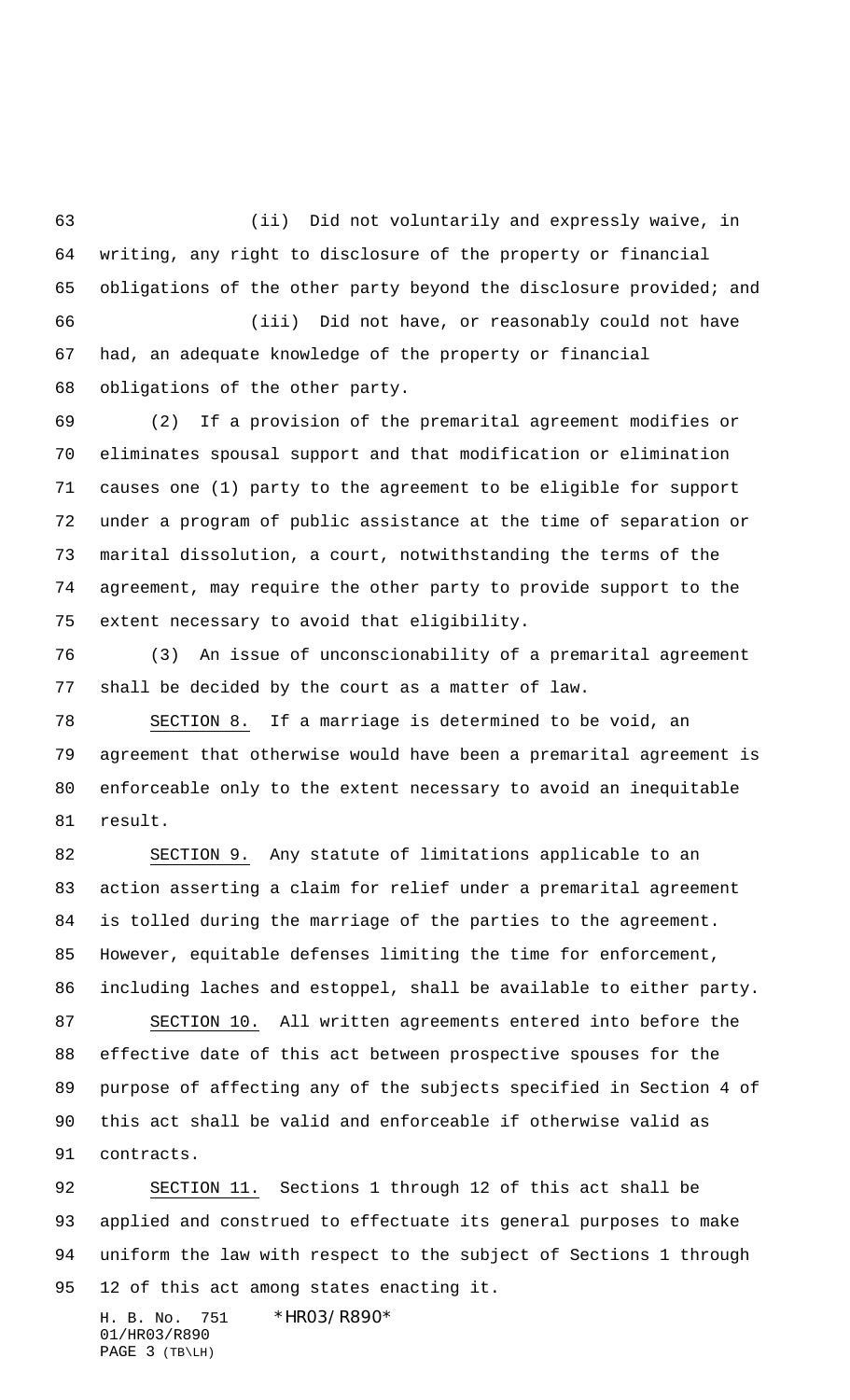SECTION 12. Notwithstanding any other provisions of this act to the contrary, when two (2) persons aged sixty-five (65) or older marry after attaining such age and execute an agreement as provided under this act, the assets of one (1) party shall not be used for Medicaid nursing home coverage for the other party unless both parties specifically agree to provide such Medicaid nursing home coverage.

 SECTION 13. Section 93-3-7, Mississippi Code of 1972, is amended as follows:

 93-3-7. (1) Except as otherwise provided in subsection (2), husband and wife shall not contract with each other, so as to entitle the one to claim or receive any compensation from the other for work and labor, and any contract between them whereby one shall claim or shall receive compensation from the other for services rendered, shall be void. It shall not be lawful for the husband to rent the wife's plantation, houses, horses, mules, wagons, carts, or other implements, and with them, or with any of her means, to operate and carry on business in his own name or on his own account, but all business done with the means of the wife by the husband shall be deemed and held to be on her account and for her use, and by the husband as her agent and manager in business, as to all persons dealing with him without notice, unless the contract between the husband and wife which changes this relation, be evidenced by writing, subscribed by them, duly acknowledged, and filed with the chancery clerk of the county where such business may be done, to be recorded as other instruments.

 (2) Nothing in this section shall prohibit or restrict the subject of any premarital agreement executed under the provisions of Sections 1 through 12 of this act.

 SECTION 14. Section 93-5-2, Mississippi Code of 1972, is amended as follows:

H. B. No. 751 \*HR03/R890\* 01/HR03/R890 PAGE 4 (TB\LH)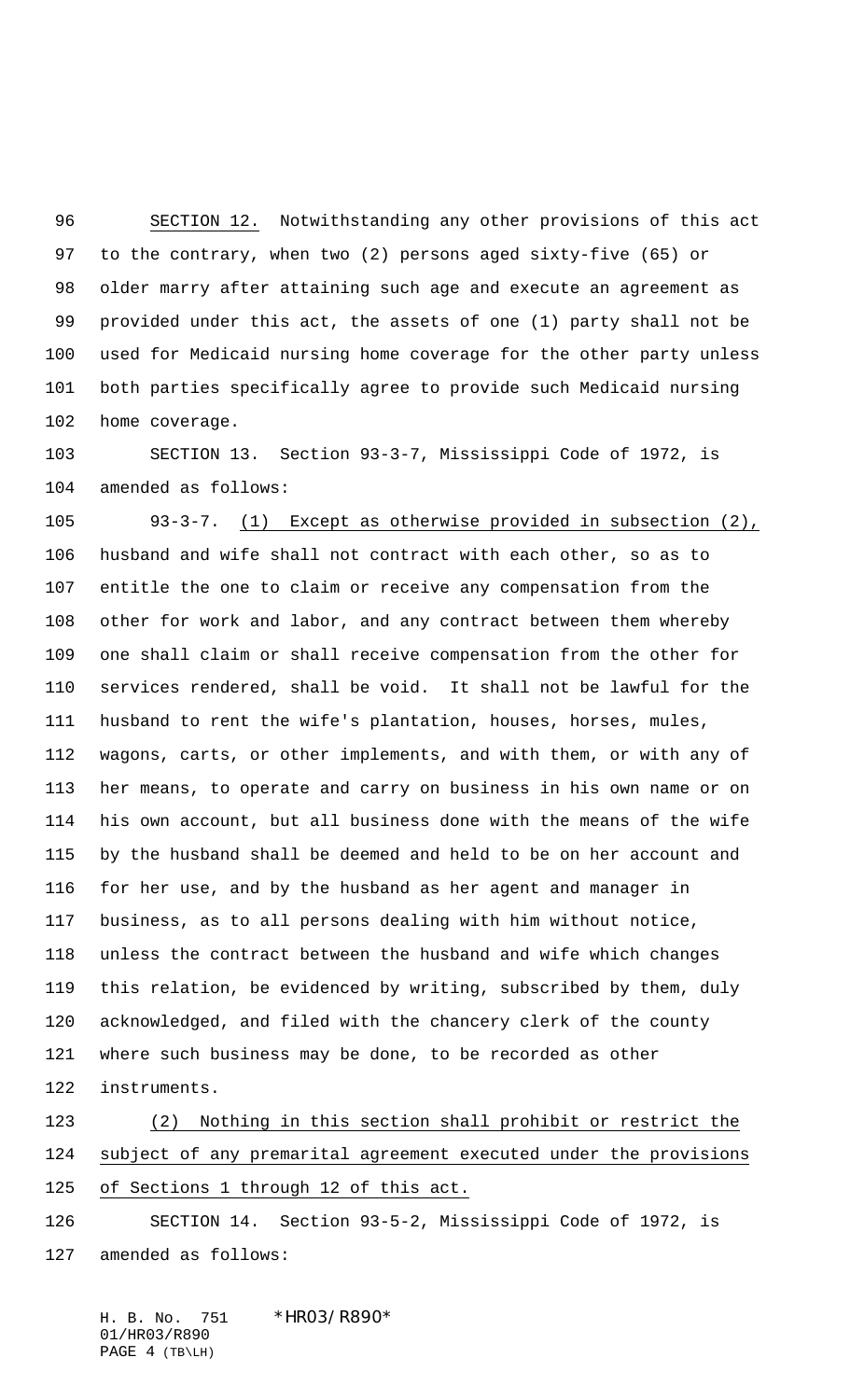93-5-2. (1) Divorce from the bonds of matrimony may be granted on the ground of irreconcilable differences, but only upon the joint complaint of the husband and wife or a complaint where the defendant has been personally served with process or where the defendant has entered an appearance by written waiver of process.

 (2) If the parties provide by written agreement for the custody and maintenance of any children of that marriage and for the settlement of any property rights between the parties and the court finds that such provisions are adequate and sufficient, the agreement may be incorporated in the judgment, and such judgment may be modified as other judgments for divorce.

H. B. No. 751 \*HR03/R890\* 01/HR03/R890 (3) If the parties are unable to agree upon adequate and sufficient provisions for the custody and maintenance of any children of that marriage or any property rights between them, they may consent to a divorce on the ground of irreconcilable differences and permit the court to decide the issues upon which they cannot agree. Such consent must be in writing, signed by both parties personally, must state that the parties voluntarily consent to permit the court to decide such issues, which shall be specifically set forth in such consent, and that the parties understand that the decision of the court shall be a binding and lawful judgment. Such consent may not be withdrawn by a party without leave of the court after the court has commenced any proceeding, including the hearing of any motion or other matter pertaining thereto. The failure or refusal of either party to agree as to adequate and sufficient provisions for the custody and maintenance of any children of that marriage or any property rights between the parties, or any portion of such issues, or the failure or refusal of any party to consent to permit the court to decide such issues, shall not be used as evidence, or in any manner, against such party. No divorce shall be granted pursuant to this subsection until all matters involving custody and maintenance of any child of that marriage and property rights

PAGE 5 (TB\LH)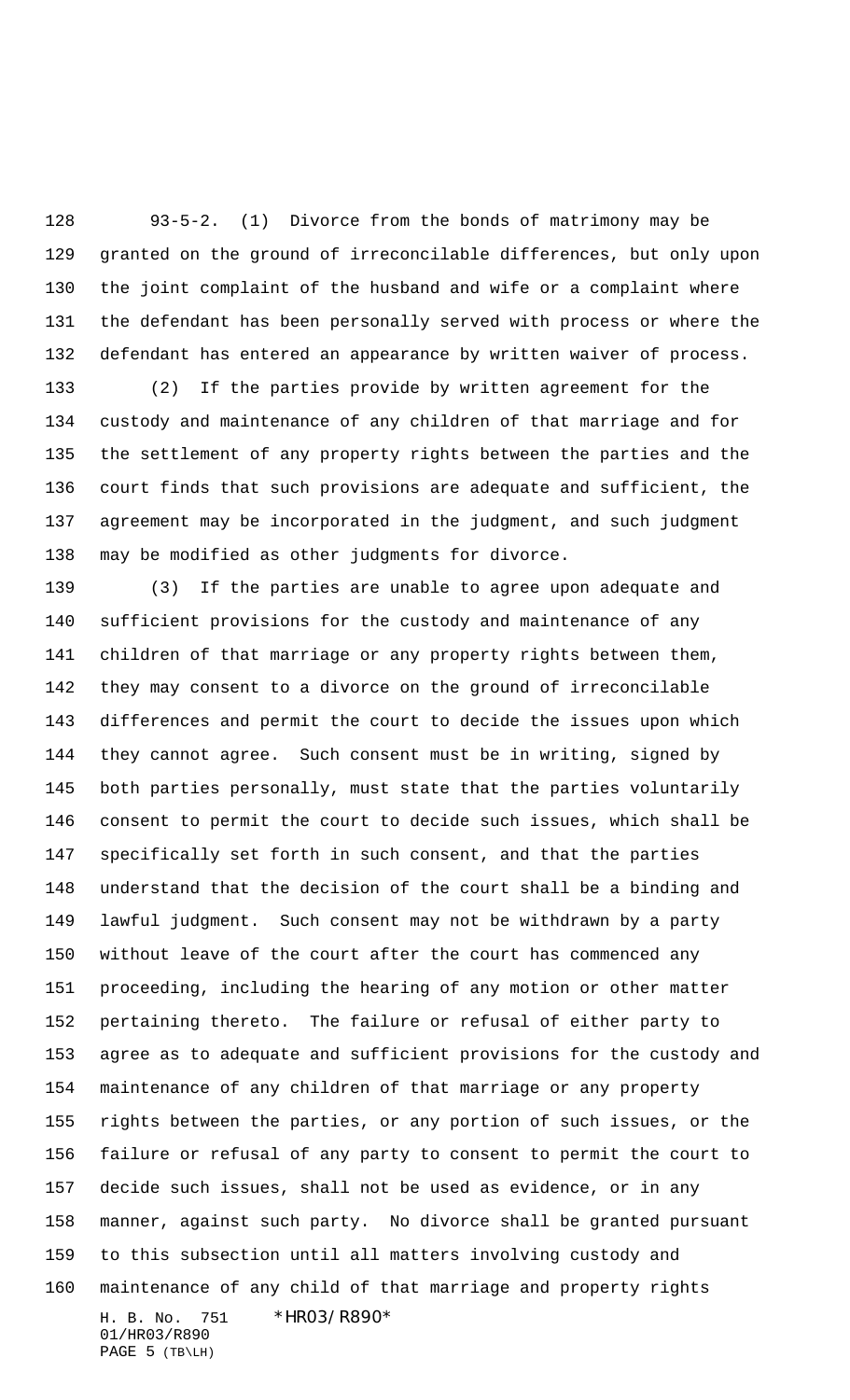between the parties raised by the pleadings have been either adjudicated by the court or agreed upon by the parties and found to be adequate and sufficient by the court and included in the judgment of divorce. Appeals from any orders and judgments rendered pursuant to this subsection may be had as in other cases in chancery court only insofar as such orders and judgments relate to issues that the parties consented to have decided by the court.

 (4) Complaints for divorce on the ground of irreconcilable differences must have been on file for sixty (60) days before being heard. Except as otherwise provided in subsection (3) of this section, a joint complaint of husband and wife or a complaint where the defendant has been personally served with process or where the defendant has entered an appearance by written waiver of process, for divorce solely on the ground of irreconcilable differences, shall be taken as proved and a final judgment entered thereon, as in other cases and without proof or testimony in termtime or vacation, the provisions of Section 93-5-17 to the contrary notwithstanding.

 (5) Except as otherwise provided in subsection (3) of this section, no divorce shall be granted on the ground of irreconcilable differences where there has been a contest or denial; provided, however, that a divorce may be granted on the grounds of irreconcilable differences where there has been a contest or denial, if the contest or denial has been withdrawn or cancelled by the party filing same by leave and order of the court.

 (6) Irreconcilable differences may be asserted as a sole ground for divorce or as an alternate ground for divorce with any other cause for divorce set out in Section 93-5-1.

 (7) Nothing in subsections (2) and (3) of this section shall prohibit or restrict the subject of any premarital agreement

executed under the provisions of Sections 1 through 12 of this

act.

H. B. No. 751 \*HR03/R890\* 01/HR03/R890 PAGE 6 (TB\LH)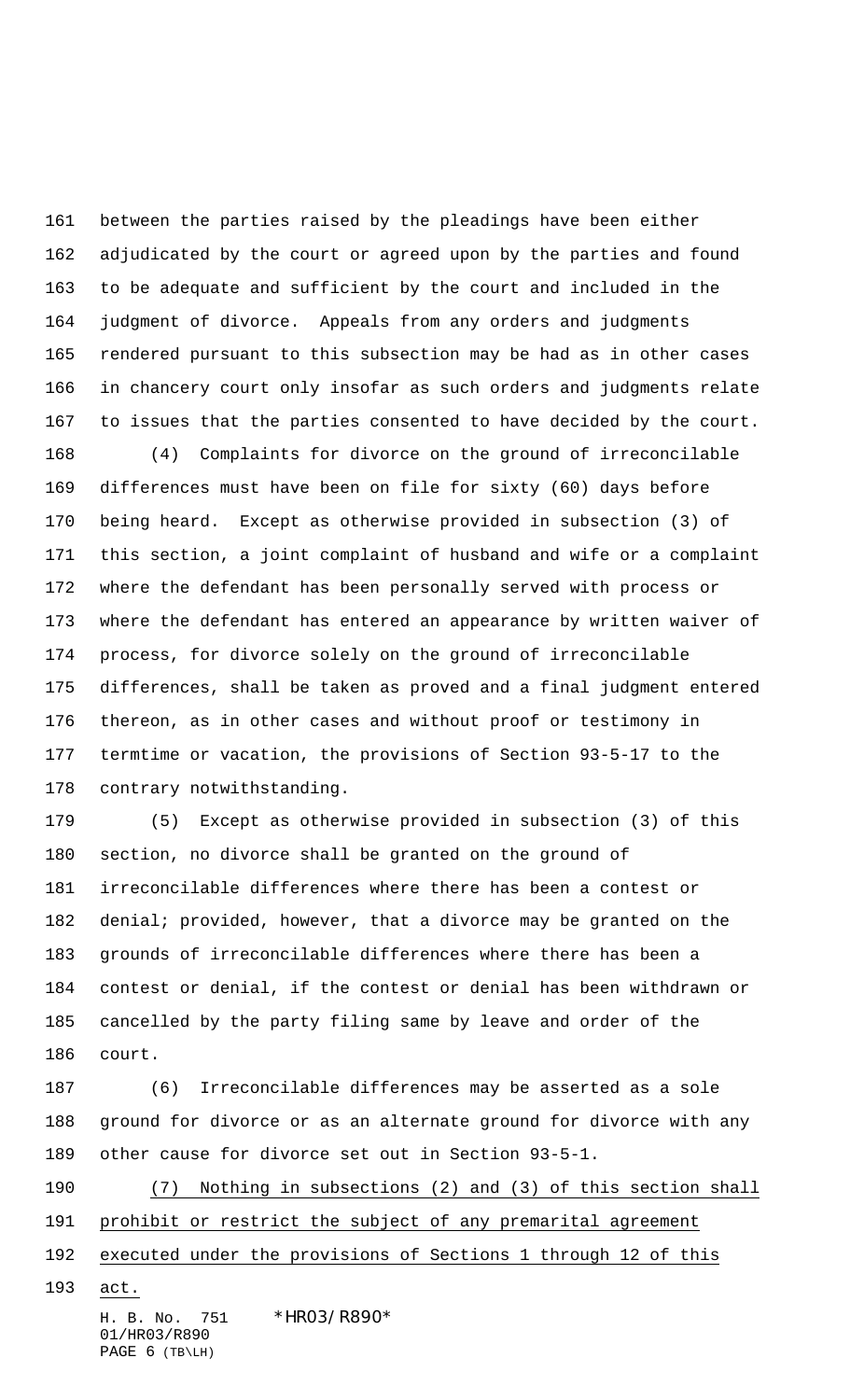SECTION 15. Section 93-5-23, Mississippi Code of 1972, is amended as follows:

 93-5-23. When a divorce shall be decreed from the bonds of matrimony, the court **\* \* \***, in its discretion, and having regard to the circumstances of the parties and the nature of the case, as may seem equitable and just, may make all orders touching the care, custody and maintenance of the children of the marriage, and also touching the maintenance and alimony of the wife or the husband, or any allowance to be made to her or him, and **\* \* \***, if need be, shall require bond, sureties or other guarantee for the 204 payment of the sum so allowed. Except as may be otherwise provided in a premarital agreement executed under the provisions of Sections 1 through 12 of this act, the court may make orders touching the maintenance and alimony of the wife or the husband, or any allowance to be made to her or him, and if need be, shall require bond, sureties or other guarantee for the payment of the sum so allowed. Orders touching on the custody of the children of the marriage shall be made in accordance with the provisions of Section 93-5-24. The court may afterwards, on petition, change the decree, and make from time to time such new decrees as the case may require. However, where proof shows that both parents have separate incomes or estates, the court may require that each parent contribute to the support and maintenance of the children of the marriage in proportion to the relative financial ability of each. In the event a legally responsible parent has health insurance available to him or her through an employer or organization that may extend benefits to the dependents of such parent, any order of support issued against such parent may require him or her to exercise the option of additional coverage in favor of such children as he or she is legally responsible to support.

H. B. No. 751 \*HR03/R890\* 01/HR03/R890 PAGE 7 (TB\LH) Whenever the court has ordered a party to make periodic payments for the maintenance or support of a child, but no bond,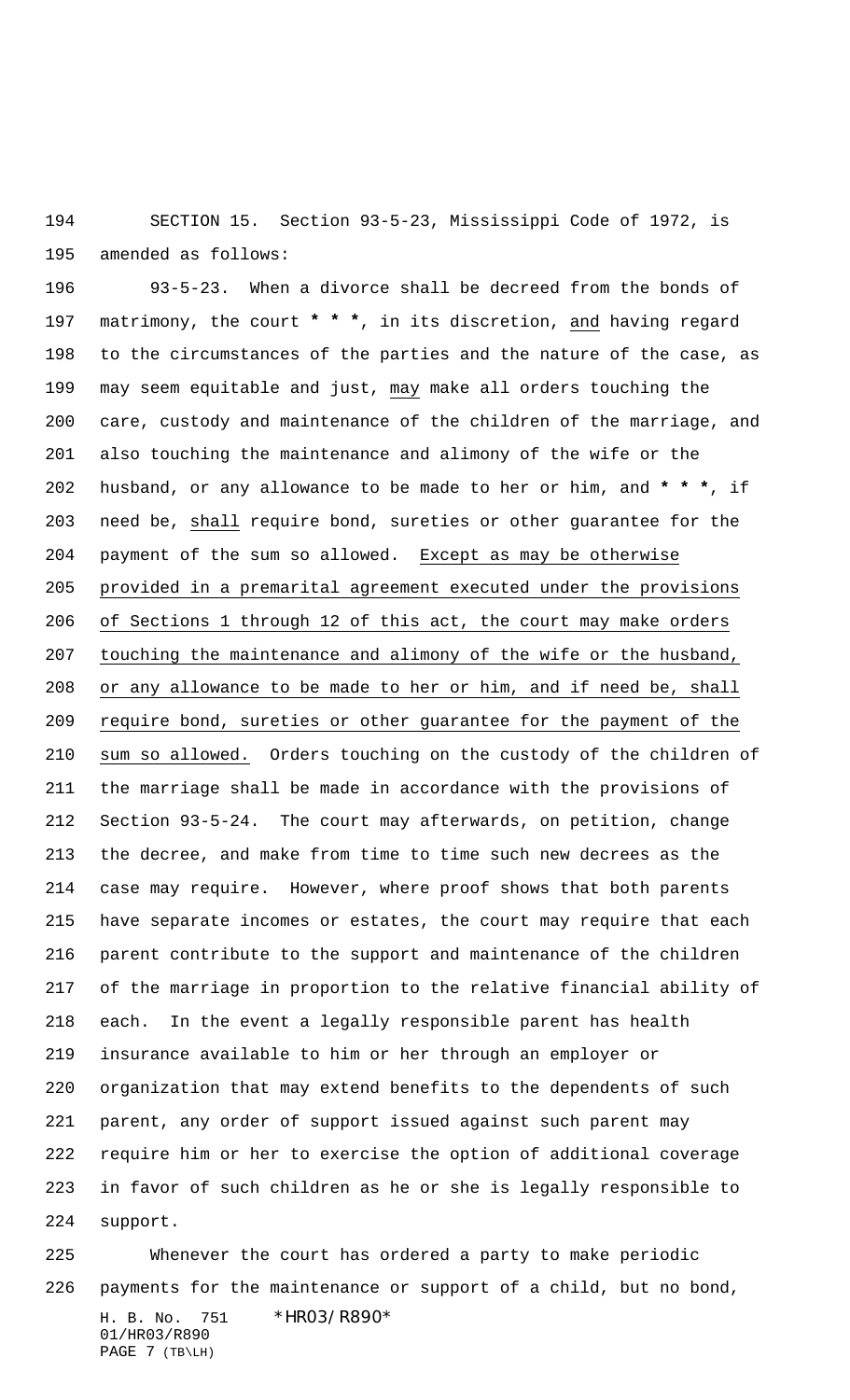sureties or other guarantee has been required to secure such payments, and whenever such payments as have become due remain unpaid for a period of at least thirty (30) days, the court may, upon petition of the person to whom such payments are owing, or such person's legal representative, enter an order requiring that bond, sureties or other security be given by the person obligated to make such payments, the amount and sufficiency of which shall be approved by the court. The obligor shall, as in other civil actions, be served with process and shall be entitled to a hearing in such case.

 Whenever in any proceeding in the chancery court concerning the custody of a child a party alleges that the child whose custody is at issue has been the victim of sexual or physical abuse by the other party, the court may, on its own motion, grant a continuance in the custody proceeding only until such allegation has been investigated by the Department of Human Services. At the time of ordering such continuance the court may direct the party, and his attorney, making such allegation of child abuse to report in writing and provide all evidence touching on the allegation of abuse to the Department of Human Services. The Department of Human Services shall investigate such allegation and take such action as it deems appropriate and as provided in such cases under the Youth Court Law (being Chapter 21 of Title 43, Mississippi Code of 1972) or under the laws establishing family courts (being Chapter 23 of Title 43, Mississippi Code of 1972).

 If after investigation by the Department of Human Services or final disposition by the youth court or family court allegations of child abuse are found to be without foundation, the chancery court shall order the alleging party to pay all court costs and reasonable attorney's fees incurred by the defending party in responding to such allegation.

H. B. No. 751 \*HR03/R890\* 01/HR03/R890 PAGE 8 (TB\LH) The court may investigate, hear and make a determination in a custody action when a charge of abuse and/or neglect arises in the